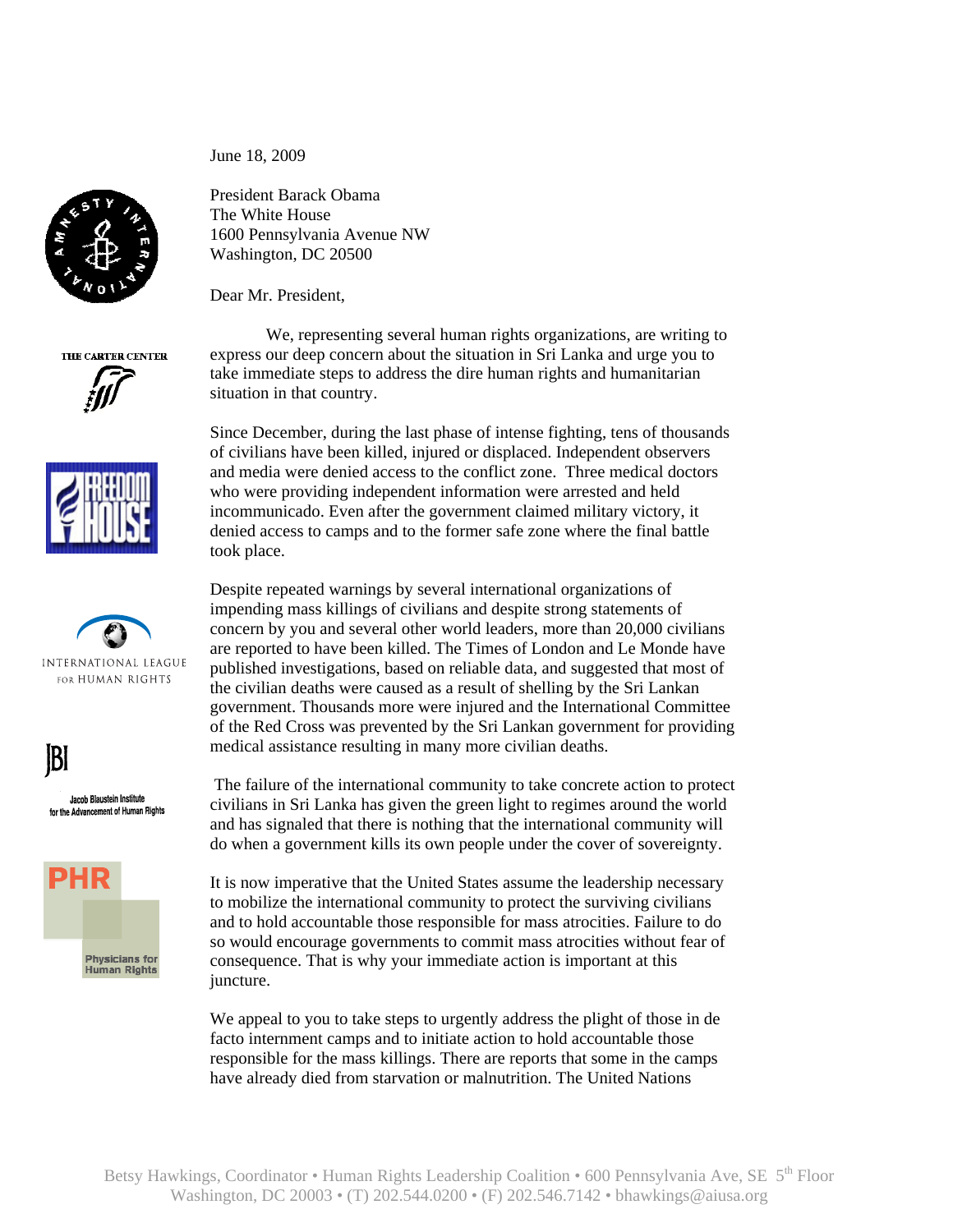Human Rights Council has called for an emergency meeting on Sri Lanka, but a UN resolution calling for immediate and unrestricted access to the camps failed, leaving individuals there still at risk.

## Plight of those in the camps

Over three hundred thousand persons who fled the conflict zone are held in government run "internment camps." Unrestricted humanitarian aid to those held in the camps will make the difference between life and death, and yet access for the UN and NGOs to the camps continues to be hampered by the government. According to Ms. Magdalena Sepulveda, who delivered a statement on May 26, 2009, on behalf of all UN Special Procedures mandate holders: "The Government of Sri Lanka, citing security concerns, after three months continues to detain in temporary camps the more than 300,000 men, women and children who escaped fighting. This gives rise to concerns of arbitrary detention. Many have endured months of terrible conditions in the conflict zone before their present internment…We deplore that in the camps some have already died from starvation or malnutrition." According to Amnesty International, there are consistent reports of widespread and serious human rights violations facing the displaced people, including enforced disappearance, extrajudicial executions, torture and other ill-treatment, forced recruitment by paramilitary groups and sexual violence.

Sri Lankan government has misled the international community by consistently stating that there are no more than 70,000 to 100,000 civilians at risk. This is despite statements by the UN and international organizations that there are around 250,000 civilians at risk. Now, with the civilians out of the conflict zone, more accurate number of over 300,000 came to light.

## Need for International Commission of Inquiry

Human rights organizations have documented serious violations of international humanitarian law by both the Sri Lankan government forces and the Liberation Tigers of Tamil Eelam (LTTE) during this period. Despite repeated denials, government forces repeatedly shelled densely populated areas, including at least 30 attacks on hospitals, in the government declared "no-fire area" where it had urged civilians to take shelter. The LTTE violated laws of war by using civilians as human shields and by using lethal force to prevent their escape. Three Sri Lankan doctors who provided detailed information about government shelling and civilian casualties in the conflict zone to outside media and human rights organizations have also been detained merely for fulfilling their ethical duties to their patients, in a clear violation of the rules of medical neutrality.

The situation for civilians was made worse by the Sri Lanka government's inadequate delivery of relief supplies and the government's refusal to grant access to the region for aid agencies as required by international humanitarian law.

The Sri Lankan government's record on investigating serious human rights abuses is poor and impunity has been a persistent problem. There have been serious ongoing violations of human rights and a backlog of cases of enforced disappearance and unlawful killings that run to tens of thousands, as described for example, in the 2008 Human Rights Watch report "Recurring Nightmare." Despite this track record, there have been only a small number of prosecutions.

Past efforts to address violations through the establishment of ad hoc mechanisms in Sri Lanka, such as presidential commissions of inquiry have produced few results, either in providing information or in leading to prosecutions. To address abuses associated with the recent fighting, there is an urgent need for an independent, international commission of inquiry into many credible allegations of laws of war violations, including possible war crimes, by both sides, as well as illegitimate detentions.